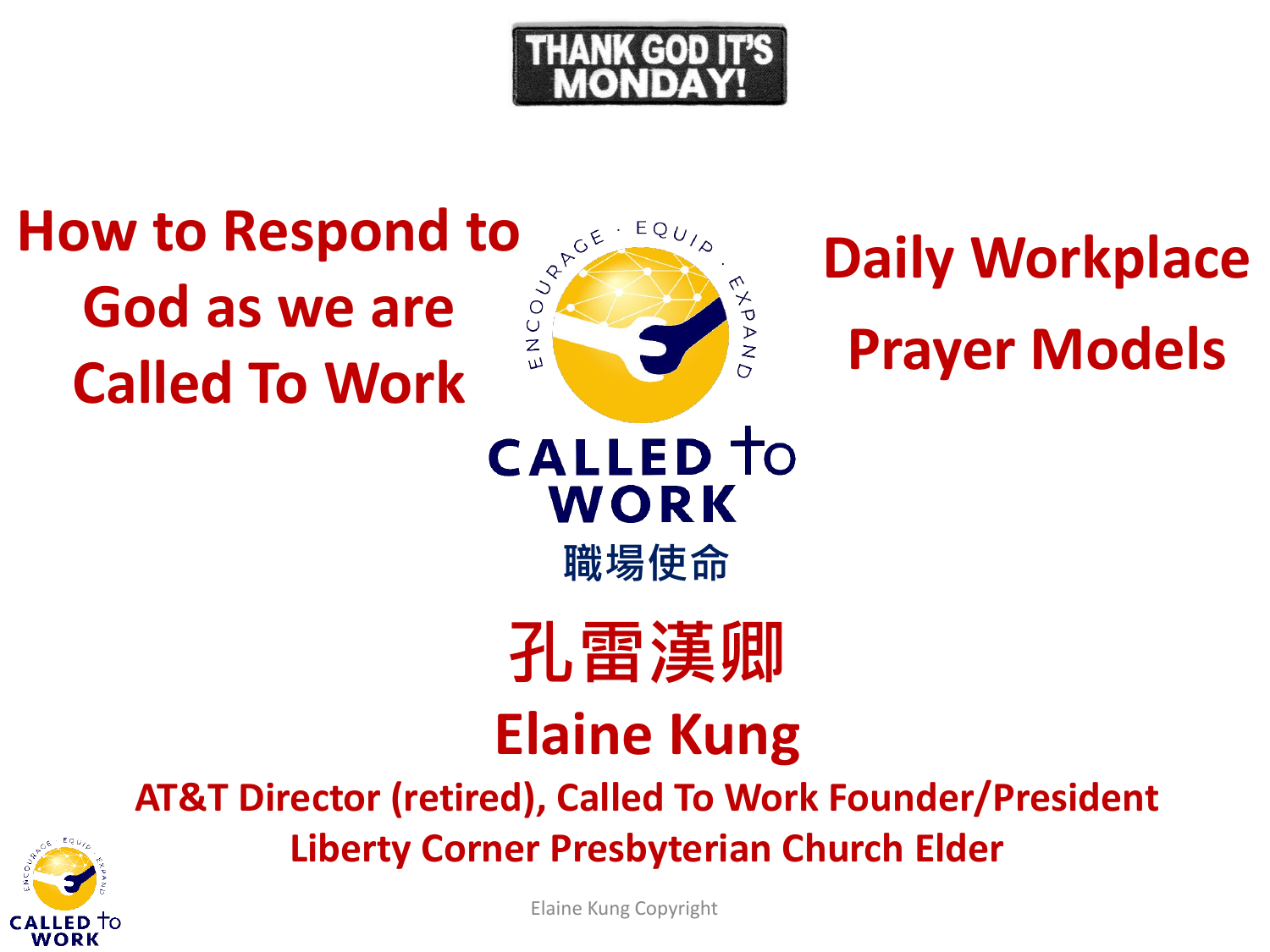### **Daily Prayer in our Response to God as we are Called To Work**

## **Start Doing Stop Doing**

- **1. Empty chair for Jesus @ work**
- **2. 5 mins prayer before work**
- **3. Prayer partner @ work**

- **1. Gossip**
- **2. Complain**
- **3. Unbiblical attitude & action**

- **1. Pray for coworkers, customers**
- **2. Meditate God's word, 5P blessings**
- **3. SELF CARE, manage life/time**



- **2. Overcommit without boundary**
- **3. Workaholic**



Elaine Kung Copyright 2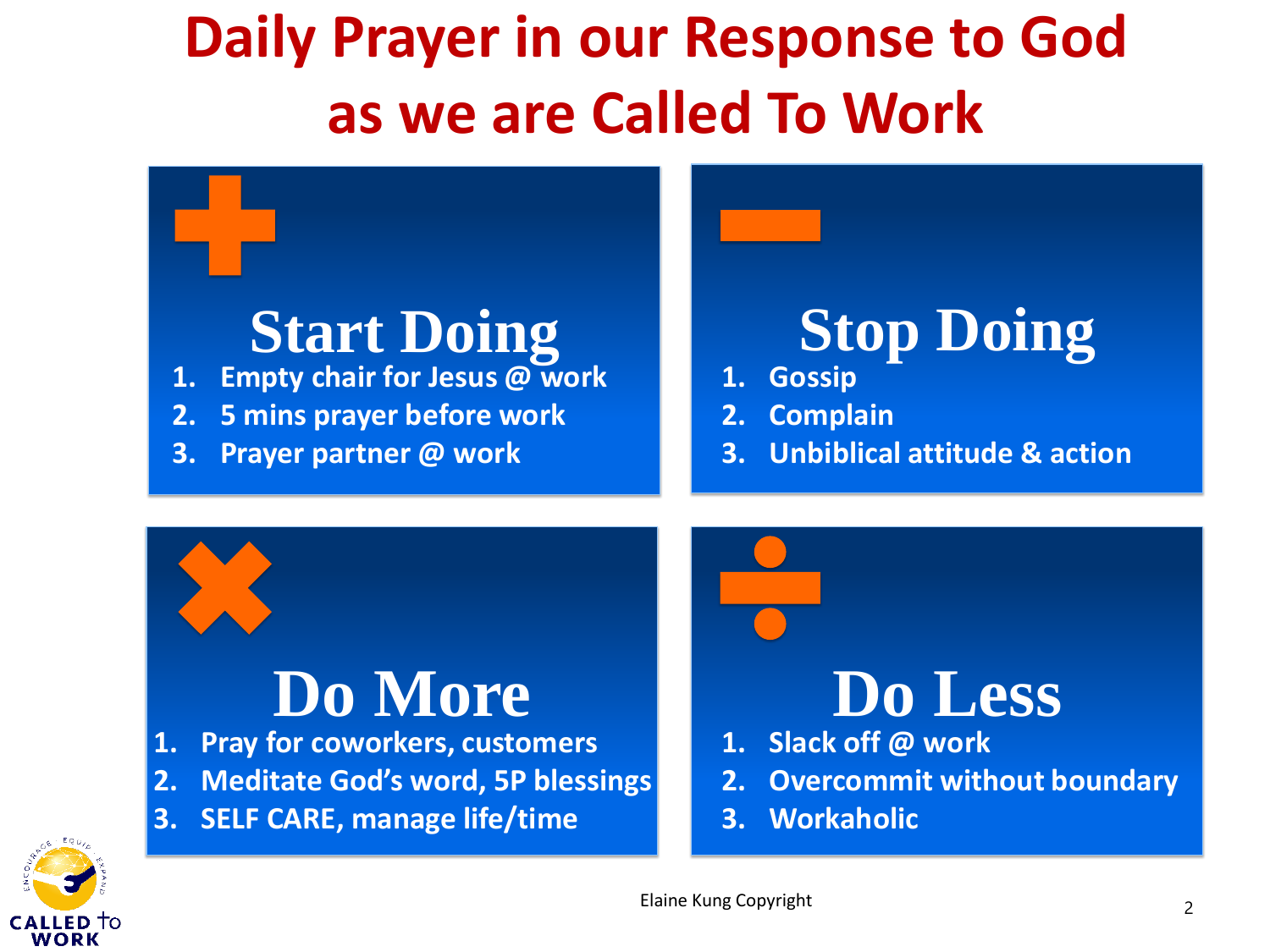### S.E.L.F. C.A.R.E.

Spiritual maturity (read Bible every day, reflect, meditate, apply, pray continually) Establish healthy habits (daily/regular gym/exercise, oatmeal, salad, water, tea) Live today as if it's the last day, live abundant life to the fullest

Fun (family sharing, outing, travel, games, treat yourself well)

Call on others to help,

accountability/prayer partners, walk the journey of faith together, share joy and burdens

Attitude matters, appreciate others, positive attitude, resilience

Renew my mind/education/training with intellectual challenges, reading

Everyday is a gift, enjoy it with gratitude

### **5P BLESSINGS**

**Experience Abundant Blessings from God** 

#### **Pleasant Surprises**

Daily surprises with God's 5Ps in little things and big things

#### **Provisions**

God provides the right people at the right time and place God's plan is better than ours, beyond our planning

#### Power

God helps us with the impossible Love the unlovable, forgive the unforgivable

#### **Promises**

God's Word comes alive Personalize Scripture in daily life Experience God's will in ups and downs

#### **Presence**

Sensitive to Holy Spirit Spiritual antenna 24x7 like breathing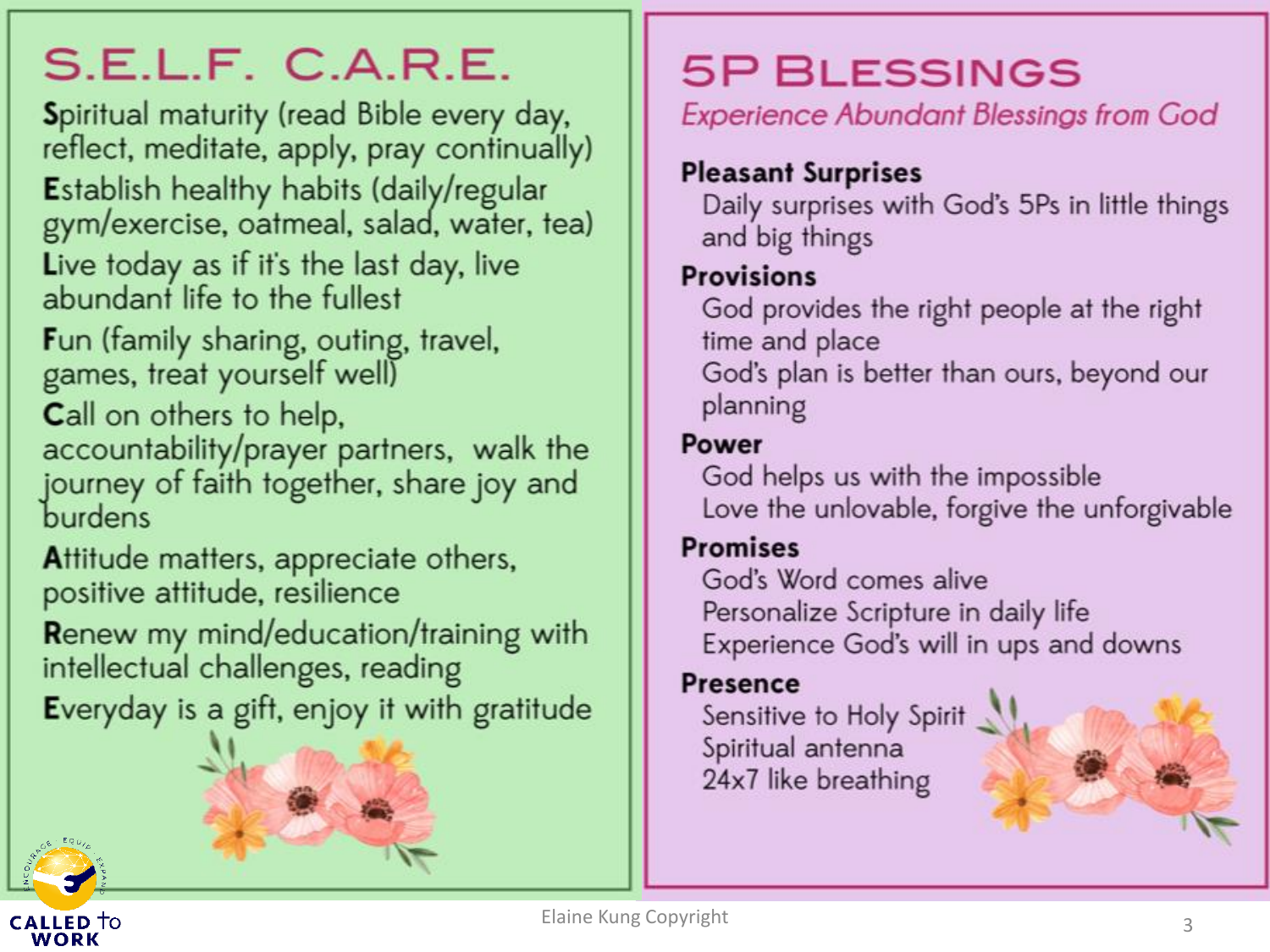## **J.O.Y. @ Work!**

**J**esus first **O**thers second **Y**ou last

"**Be J.O.Y.ful always, pray continually, give thanks in all circumstances**; for this is God's will for you in Christ Jesus." 1 Thessalonians 5:16-18

**主**為先 **他**為從 **你**為末



**靠神 事半功倍 >> 靠人 事倍功半**

**By God's grace: Half the effort Double the result**

WORK

**By our own ability: Double the effort Half the result**

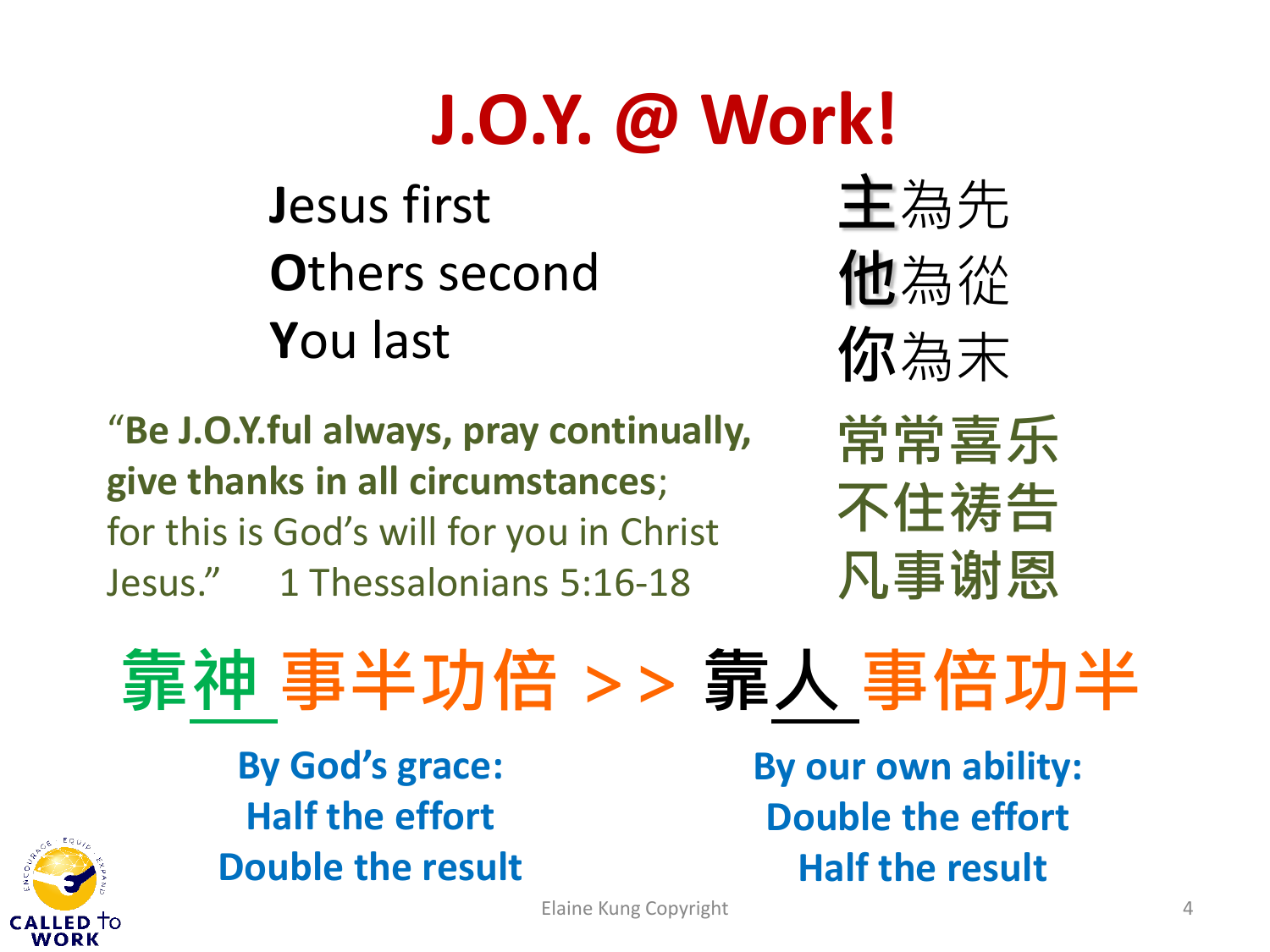### **5-Minute Prayer Before Work**

- Thank God for our job.
- Tell God what we need to accomplish.
- Tell God our greatest concern.
- Pray for at least one person—boss, coworker, customer.
- Pray for the fruit of the Spirit (**love, joy, peace, patience, kindness, goodness, faithfulness, gentleness, self control** – Galatians 5:22)
- Ask God to build our EQ and use our gifts.
- Surrender our day into God's hands. Ask God to feed our soul.
- Thank God for His 5P blessings: His Presence, Power, Promises,

Provisions, Pleasant surprises.